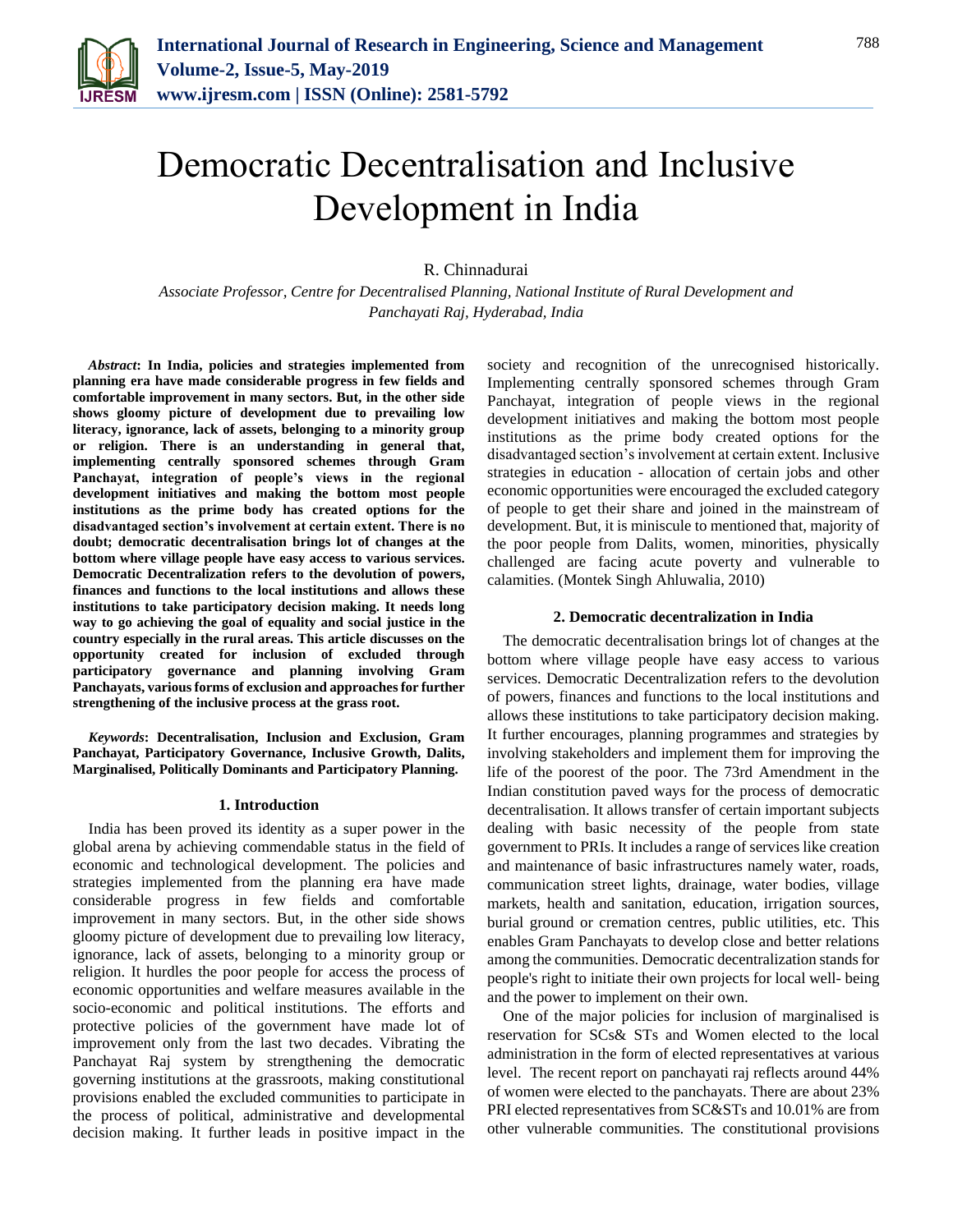

enabled and witnessed good number of downtrodden to participate in the local body administration but it is mere physical presence. The social hierarchy and economic inequality embedded in the traditional society make all kinds of hurdles and troubles to suppress the voice of the voiceless. But, Panchayats have become centre of attraction to poor in the rural areas based on its services in supporting the people specifically marginalised people. Panchayats have been implementing various centrally sponsored Schemes through the State Governments. Panchayats are being recognized as implementing institution for the plan schemes of line departments. The important programmes sponsored by the union government with the participation of respective state governments are Mahatma Gandhi National Rural Employment Guarantee Act (MGNREGA), National rural Health mission, Sarva Shiksha Abhiyan, Pradhan Mantri Aawas Yojana (PMAY), Sawachha Bharath, etc. The marginalised sections become beneficiary any one or more of above programmes which help them to earn their livelihoods.

## **3. PRIs and participatory decentralized planning**

In the developing countries marginal and small farmers and the people living in slum areas are non-participants in the process of development decision making. Their resources are very minimal and productivity is limited. Majority are poverty ridden and suppressed by the rich, the educated, and the politically dominant. They are powerless even to claim their rightful share of society. These are the basic problems of development before introduction to democratic decentralisation in India. But the initiatives under the new panchayati raj act created immense opportunities to even to the poor to raise their voice against injustice and pressure to claim their rights through Gram Sabha.

In India, the process of decentralization resulted in creation of people's institutions, local self-governments known as Panchayat. Local governing institutions are granted constitutional legality as Local Government bodies responsible for socio- economic development in the rural areas. There are 29 subjects for which the panchayat is responsible with the help of Standing Committees to cover all subjects. Each standing committee has the responsibility for the financial and executive administration of the schemes and programmes within the budgetary provisions of the panchayat. The budget includes both resources mobilized locally and funds devolved by the State Government. Through the 73rd Constitutional Amendment, Panchayati Raj Institutions (PRI) is strengthened with clear areas of jurisdiction, authority and funds. PRIs have been assigned several development activities including health and population stabilization. The Gram Sabha acts as a community level accountability mechanism to ensure the functions of the PRI respond to people's needs. While fiscal devolution is a significant issue, lack of institutional modalities and clear guidelines on PRI participation and variable capacity among PRI are key lacunae.

Even though participatory planning implementation and monitoring of rural development projects is mandatory for all PRI institutions, majority of the institutions have not put fullfledged effort for mobilizing people for participation and involve them in the development process. But, a good number of Gram Panchayats in the country have been making good attempts and also attain success in implementation of development programmes and achieved expected results in the field of provision of basic needs, health and sanitation, strengthening of livelihoods, natural resource management and village self-sufficiency through people participation. Available literatures show participatory planning and implementation yields good results in terms of material benefits to the stakeholders and evolve better transparency and accountability. Study of such good practices, strategies, approaches and factors of people participation in the process of planning will be very important in order to analyze for replication in other places.

## **4. Excluded/marginalized groups in India**

In the Indian context the marginalized are categorized as the scheduled castes, scheduled tribes, denoted tribes, nomadic tribes, and other backward classes.

- 1. *Women:* Under different economic conditions, and under the influence of specific historical, cultural, legal and religious factors, marginalization of women can be seen from their exclusion from certain jobs and occupations. Women belonging to lower classes, lower castes, illiterate, and the poorest region have been marginalized more than their better off counterparts.
- 2. People with Disabilities: The stigmatization of disability resulted in the social and economic marginalization of generations with disabilities, and thus has left in a severe state of impoverishment.
- 3. *Elderly:* Being past middle age and approaching old age; rather old. Ageing is an inevitable and inexorable process in life. Elderly women form the majority of marginalized groups among them.
- 4. *Ethnic minority:* A group that has different cultural traditions from the majority of the population. The term ethnic minority refers to marginalised people of the same race or nationality who share a distinctive culture. It may include any group that is subnormal with respect to a dominant group, in terms of social status, education, employment, wealth, and political power. They may be migrant, indigenous or landless nomadic communities, or religious minorities that have a different faith from the majority.
- 5. *Caste groups:* The caste system is a strict hierarchical social system based on underlying notions of purity and pollution. Dalits or the Scheduled Castes constitute the bottom of the hierarchy. The marginalization of Dalits influences all spheres of their life, violating basic human rights such as civil,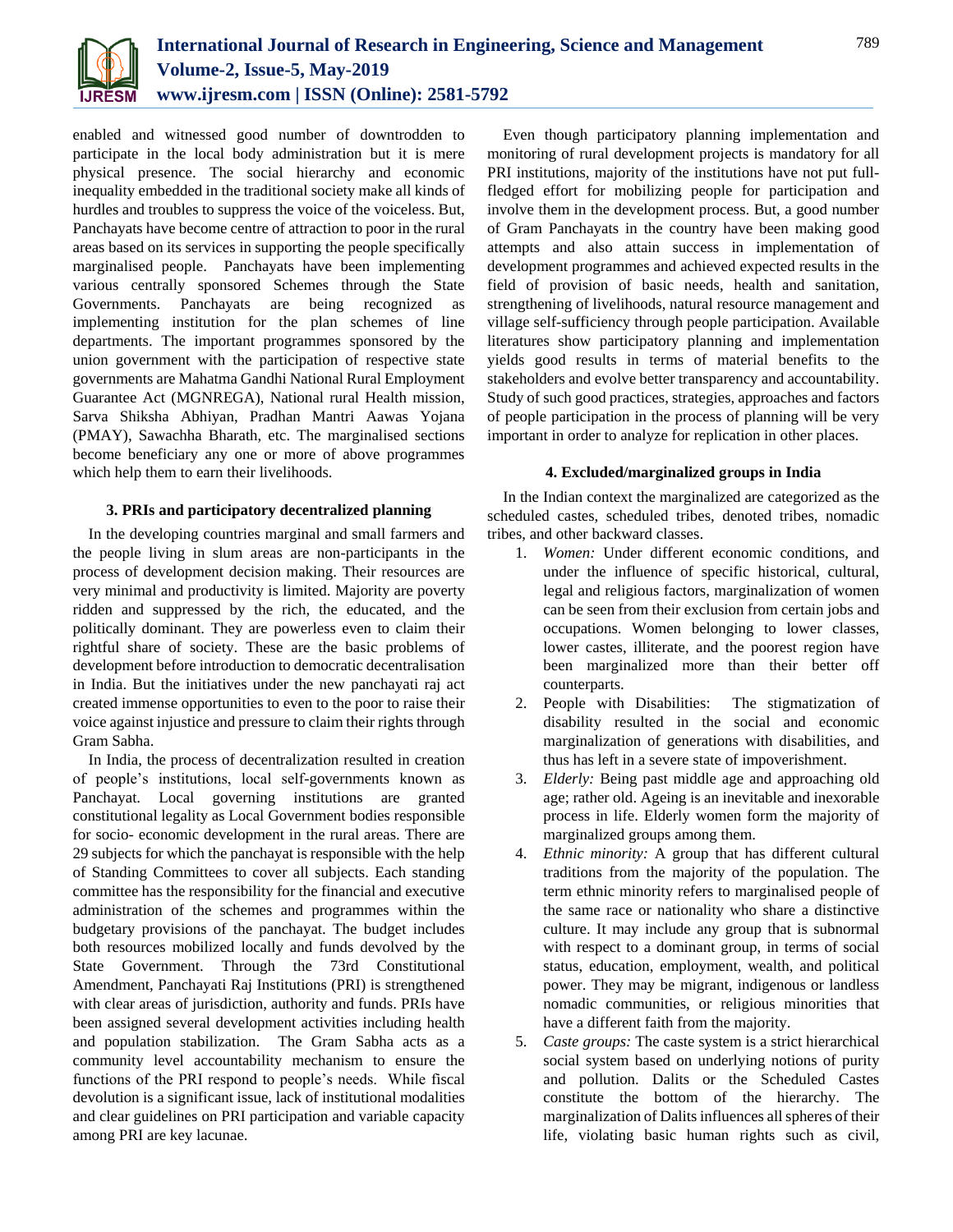political, social, economic and cultural rights. Literacy rates, purchasing power and poor housing conditions among Dalits are common phenomenon. Physical segregation of their settlements is common. However, in recent years due to affirmative action and legal protection, the intensity of caste-based marginalization is reducing.

6. *Tribes:* In India, the population of Scheduled Tribes is around 84.3 million and is considered to be socially and economically disadvantaged group. They are mainly landless with little control over resources such as land, forest and water. They constitute agricultural, casual, plantation labourers. This has resulted in poverty, low levels of education and poor access to health care services.

The Eleventh Five Year Plan of India stressed more on the strategy of the 'Inclusive Growth'. It liberalised the industrial policy and implemented a number of economic reforms resulted in accelerated growth on sustained manner. Yet, notwithstanding the considerable space given to Panchayati Raj, it benefitted rich to become rich but real poor could not able to reap the benefits. Much worry fact given by the Arjun Sengupta Committee in August 2007 that, 836 million Indians – over 75% of our people – as being 'poor and vulnerable', living with the meagre amount of Rs.20 Per capita per day. More than 300 million people in India still live in deep poverty at less than a dollar a day, while another 350 million live on less than two dollars a day. In this sense, the rich-poor divide has increased and poverty reduction figures for India are rising. India ranked 60th among the 79 developing countries in 2017 Inclusive Development Index (IDI) released in World Economic Forum's (WEF) 'Inclusive Growth and Development Report'. The index is based on 12 performance indicators and countries are ranked on IDI scores based on a scale of 1-7. It has three pillars Growth and Development, Inclusion and Intergenerational Equity, and Sustainability in order to provide a more complete measure of economic development than GDP growth alone.

# **5. Concept of inclusive growth**

Inclusive society means that, it is a society in which all the sections of people irrespective of differences like race, sex, rich and poor, social hierarchy religion and other factors of inability, people have to equally participate, allowed to raise voice in the public forum, full-fledged participation in the governance and planning for welfare of the local commune. In reality, the power of participation is dream for many communities neglected over a period of time especially in the poverty ridden regions of north and north eastern regions. People belong to the higher social order even belonging to the poorest of the poor will be treated with high respect but in vice-versa a person coming from lower social status cuffed with poverty have to face multi-faceted attacks which will suppress the life which is already ruined by natural factors. With the passage of time, due to multiple reasons, poor started living with accustom to the painful life. Women as a category are perceived as marginalised because in the patriarchal framework, historically women suffered denial all rights. After adopting democratic form of governance, India made effort to enlarge space meant for marginalised groups. There are many groups and social categories which have been termed as marginalised women. Important among these groups are widows, war victims, persons with disability, destitute, lesbians, trans-genders, AIDS victims and so on.

The former union minister for Panchayat Raj Shri Mani Sankar Iyar viewed that, the key component of 'strategy of inclusive growth' must be participatory of all sections representative governance at the grass roots level. Suitable platform and conducive environment are to be created through Gram Panchayats and capacitated to plan and execute the projects to remove the poverty on their own. Village selfreliance and participatory governance are the important areas for empowerment of rural people. The effective empowerment of the disadvantaged through the effective devolution of functions, finances and functionaries to the representative institutions of local self-government on the principle of subsidiarity, will help to reach inclusive growth. The vital strategies for inclusive development aim to increase investment in the villages on infrastructure supporting agriculture and allied sectors. Expanding credit facilities for small, marginal farmers and also to micro entrepreneurs and ensuring better prices for the rural products will increase the farmers as well as labourers income. Improving the quality of education and health and also effective support of social safety net strategies improve the quality of life for the poor.

# *A. Elements of inclusion*

Development policies and thinkers of welfare society propagated a number of dimensions of concern as elements of inclusion which are worth to mention here- strengthening the effective implementation of the inclusive policies and legislation, permanent and protected space and dwelling unit for live, work and recreation, access to information and communication, access to public amenities, access to resources, access to basic services, including education, health care, clean water and sanitation, Transparent and accountable decisionmaking processes - Adequate income and employment opportunities, etc.

## *B. Origin of inclusive planning*

The world leaders assembled and agreed on making required strategies for inclusion of the excluded categories of the people in the World Summit for Social Development (WSSD) was held in Copenhagen in the year 1995. It was the stable beginning and recognised effort in this field. The 'society for all' concept was evolved and developed a concrete approach. The ultimate motto of the concept is to as a right every citizen in the globe has important role to play in shaping the economy and society, at the end even individual in any society. It allows and encourages